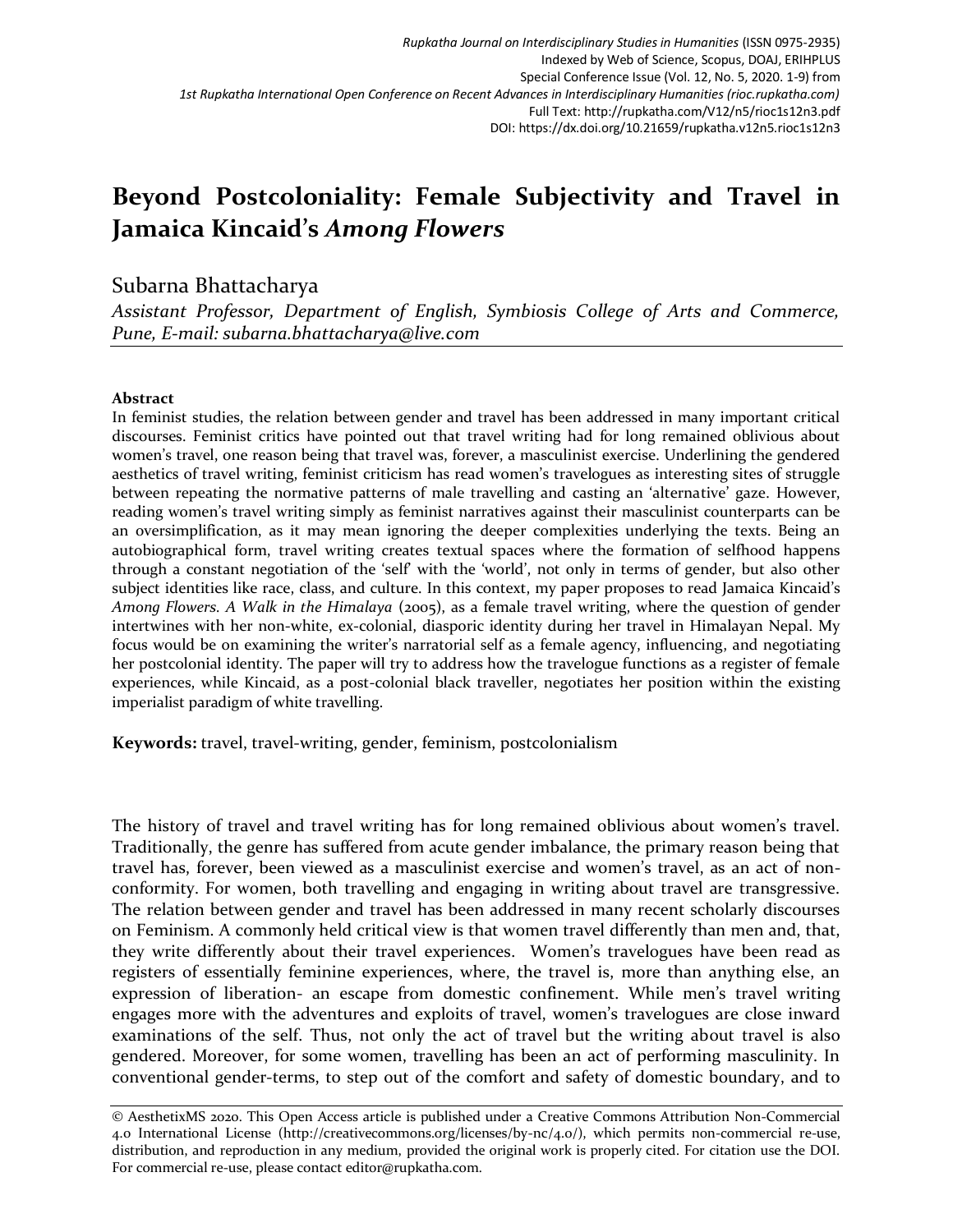face the risks and dangers of travelling are performances of masculinity. However, if, on one hand, a recurrent feature in women's travelling is a pretension of travelling like men and appropriating the role of a male traveller, on the other hand, there is also a strong sense of anxiety to travel differently with an 'alternative' gaze, and to be dissociated from traditional male travelling. Women's travelogues are, therefore, interesting sites of struggle between repeating the normative patterns of travelling and improvising new and alternative ways of doing the same. However, it can be a dangerous over-simplification to read women's travel writing as simply feminist narratives against their masculinist counterparts, ignoring the other deeper complexities underlying the texts. As autobiographical writings, travelogues are expressions of the travellers' unique and complex subject-identities. Travelogues are textual spaces where the formation of the traveller-writers' individual selfhood happens through constant negotiations of the 'self' with the 'world', not only in terms of gender, but also other identities like race, class, and culture.

In this respect, postcolonial travel writing of contemporary times is an interestingly dynamic field of study as the narratorial agencies, in these texts, are, most often than not, transnational, or transcultural, hybrid subjects. The role of travel writing, historically, has been one which facilitated the advance of the 'rhetoric of Empire' and enabled the Empire to further its colonialist expansionist projects. Edward Said's study of colonial discourses, in his influential book, *Orientalism* (1978)<sup>i</sup> is an engaging foregrounding of the idea that the western representation of the 'East' or the 'Orient' in western writings, especially since the eighteenth century, was a construct, a careful 'othering' by which western imagination was able to find fixed 'object' positions for the subjects of the colonized places. Thus, according to Said, a wide range of Western texts, written about the Orient and produced during the colonial period, through their imagery, themes and motifs perpetuated an unequal power relation positioning the 'West' at a point of privilege from where it could represent the 'Orient', by denying it a subject position and tell its story, by muting the 'other'. Peter Hulme, in *Colonial Encounters* (1986)<sup>ii</sup> refers to Said's idea of 'Orientalism' when he says:

Underlying the idea of colonial discourse, in other words, is the presumption that during the colonial period large parts of the non-European world were produced for Europe through a discourse that imbricated sets of questions and assumptions, methods of procedure and analysis, and kinds of writing and imagery, normally separated out into the discrete areas of military strategy, political order, social reform, imaginative literature, personal memoir and so on. (Hulme, 1986, p. 2)

Another seminal work in the studies of colonial discourse is Mary Louis Pratt's *Imperial Eyes* (1992)<sup>iii</sup>, which sees travel writing as an ideological tool of the empire. It extensively discusses how travel writing of the colonial period adhered to and upheld a particular framework of knowledge and sustained it. Thus, critical engagements with the travel writings, produced at the time of the Empire, have underlined the importance of reading travelogues as important textual practices documenting the encounters between the Centre and the Periphery, the Metropolis, and the Colony. These critical engagements, as they mostly tried to read the logic of the Empire in travel works, have been heavily Eurocentric. However, past the colonial era, as travel writing moved from being primarily a West-dominated genre to one with instances of 'counter-travelling' or 'reverse travelling', where the traveller-writer is an ex-colonized subject, a transnational or a diaspora, there has been a growing sense of decentralization. In these new travel writings, the forms of selfhood that emerge resist the old binaries by articulating experiences of what may be called a 'reverse gaze'.In contemporary travel writing, few writers whose complex subjectpositions compel us to think about travel writing's restructuring of subject identities and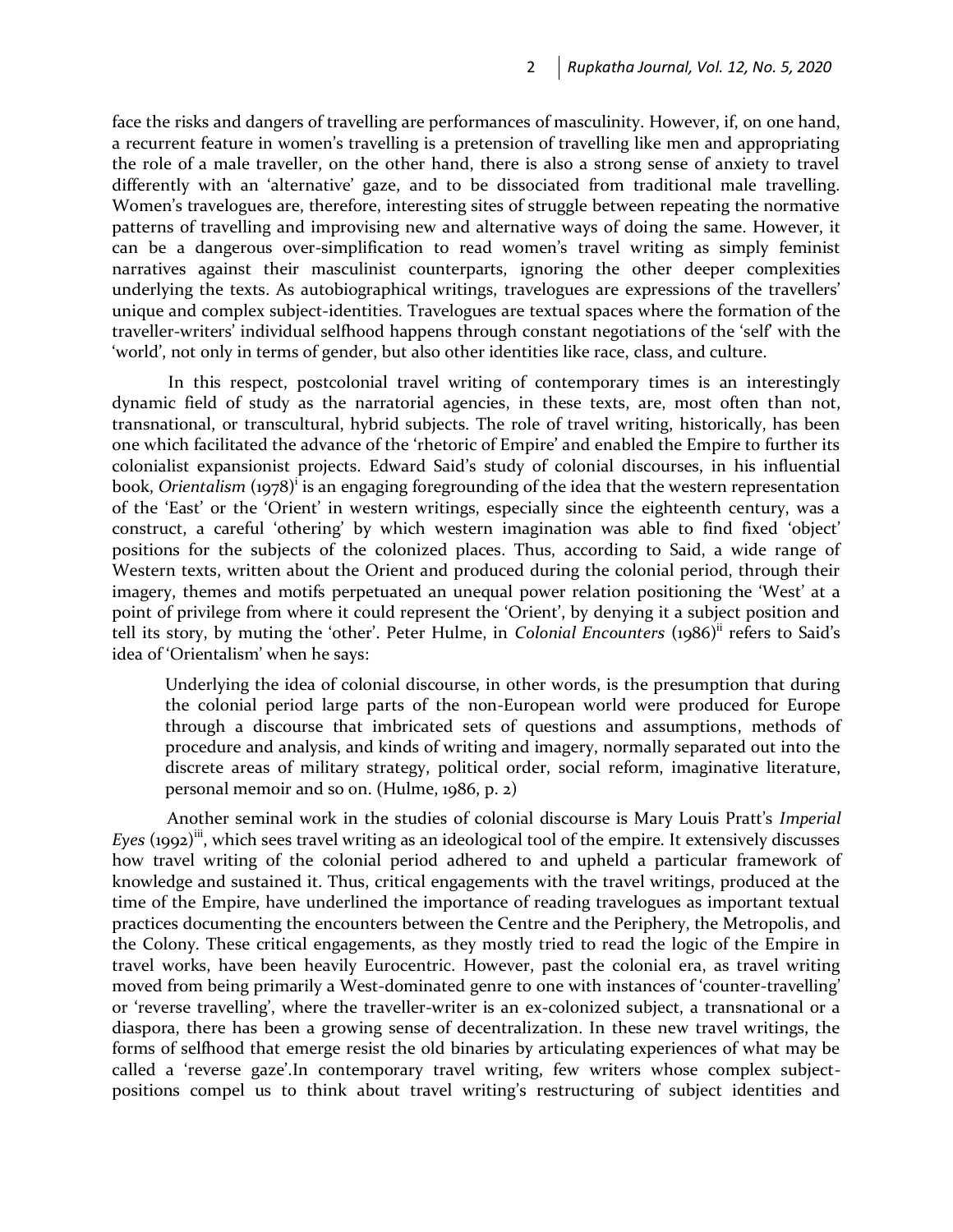#### 3 Beyond Postcoloniality: Female Subjectivity and Travel in Jamaica Kincaid's Among Flowers

reimagining of accepted binaries are Vikram Seth, Amitav Ghosh, Pico Iyer and Jamaica Kincaid, all of whose travel works are significant re-workings in the genre. Amongst these writers, Jamaica Kincaid's travel writing poses interesting challenges of reading, she being a woman travellerwriter, in the first place, and an ex-colonial subject and a diasporic national. Her travelogue, *Among Flowers: A Walk in the Himalaya* (2005)iv is a worthwhile study into how her female subjectivity intertwines with her non-white, ex-colonial, diasporic identities during her travelencounters in Himalayan Nepal. Travel writing is an essentially western genre, dominated by white bourgeois masculinity. In this context, Kincaid's travelogue raises several important questions, one of these being how far we can read the text as documenting resistance. As a register of female experiences, does the travelogue function as a cathartic narrative of liberation? Also, coming from an ex-colonial subject, does the text attempt to rewrite the stigmas attached to western travelling? As a post-colonial woman traveller, how does she address the question of travel within the existing imperialist paradigm of conquering, acquiring, and possessing? In my paper, I propose to look into these issues central to post-colonial women's travel writing through a reading of Kincaid's *Among Flowers*, a travel text containing complex discourses of femininity, gender identity, colonialism, and post-colonialism. Simultaneous presence of these discourses in the text questions the reading of the travelogue simply as a postcolonial travel writing and compels us to think how gender identity plays a key role in evolving the traveller-narrator's position as an ex-colonial subject in the text.

*Among Flowers* is a fascinating travelogue recounting the Antiguan-American writer's travel experiences in the Himalayas as a hiker, plant-gatherer, and seed-collector. She undertakes a journey from the United States to Nepal to join a group of peer-hikers on an expedition of seed collecting and plant hunting in the Himalayas. Kincaid's horticultural interests have been wellknown even before she took to write Among Flowers. My Garden (Book) (1999)<sup>v</sup> is a book-length essay by her which, in the manner of subjective ramblings of one's mind, talks about her own garden in Vermont. Woven into the exploration of her emotional relationships with her garden are her observations how gardens, have, in general, had a close relation with the history of colonization. Thus, Kincaid's ideas of plant gathering and seed collection, as Western exercises of imperialist appropriation, have been fundamental in her narratives. Her writings repetitively building on her horticultural interests show how wilderness, nature, gardens, and nurseries have figurative presence in the framework of her imagination. Zoran Pecic, in his essay, *Floral Diaspora in Jamaica Kincaid's Travel Writing* (2011)<sup>vi</sup>, discusses 'gardens' as having significant functions in the history of colonization and how Kincaid's text *Among Flowers* is 'both an act of resistance and a means for appropriating the Western institution of botany to voice untold stories of exploitation' (Pecic, 2011, p. 139). Pecic explores how the discourses, with 'gardening' as their central trope, can have multiple functions as discourses of power and dominion. Placing the idea in a post-colonial context, he uses Kincaid's travelogue as an example to illustrate how, during the travel, her post-colonial identity negotiates with her current position of belonging to the imperialist camp. My paper intends to move beyond reading Kincaid's text through only a postcolonial lens. It seeks to read the text as a female travel writing where feminine subjectivity is a nodal point in looking at the subject's ex-colonial, diasporic and hybrid identity. The focus, thus, would be on addressing the aspect of intersectionality and analysing how the writer's narratorial 'self', as a female agency, influences and negotiates her postcolonial identity in the text.

It is interesting to begin by looking at how the travel book, *Among Flowers*, took place. Kincaid recounts, on being asked to write a book about any place in the world she wished to be in, doing something of her choice, she immediately thought of southwestern China where she had once been on a seed hunting for her nursey. The idea, here, of going on a wild hunting to nourish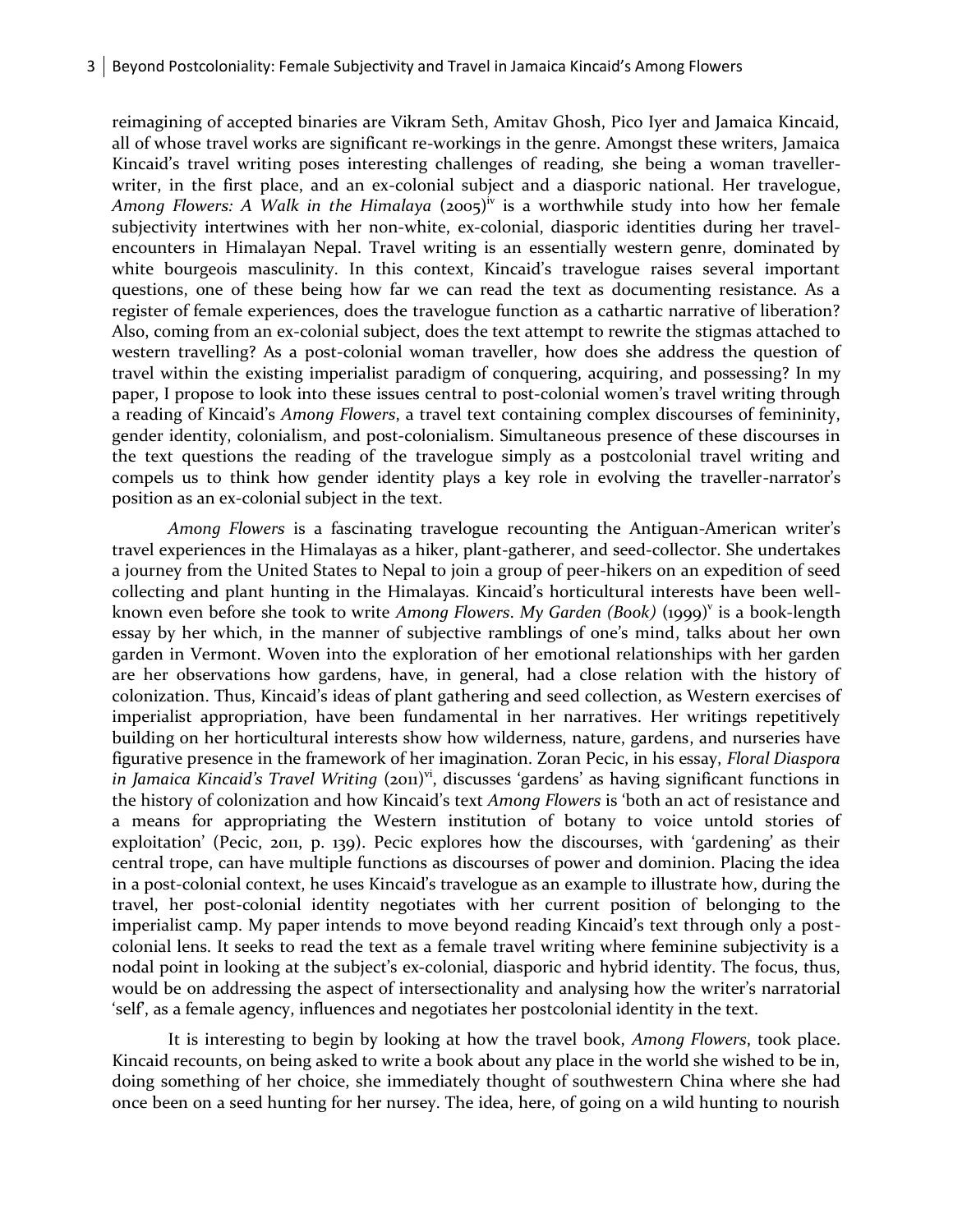one's garden back home is noteworthy. Garden is a symbol of domesticity, and gardening, an aesthetic endeavour, involving feminine acts of caring and nurturing. On the other hand, arduous travelling for seed gathering is a very masculinist enterprise, and the author, in calling seed collecting as seed hunting, is reiterating the imperialist masculinity of the project. Hence, if, on one hand, Kincaid adopts a masculinist role and functions within a masculine space (that of the unfriendly wild terrain of the mountains), simultaneously, she displays an essentially feminine subjectivity in imagining the conclusion of her travel in the secured comfort of her own garden. Apparently, her travel is an appropriation of the western masculine kind of systematic botanical surveys, in which important stimulants are intellectual curiosity and desire to achieve commercial gains. The narrative abounds in the rhetoric of western adventure travelling, guided by desires of acquisition and possession. She is in the company of three western travellers, her friend, Dan, and his two friends, Bleddyn and his wife, Sue, all of whom exemplify, in multiple ways, privileged travelling, so characteristically western. Bleddyn and Sue are gardeners and owners of prestigious nurseries, having come to collect seeds in Himalayan Nepal 'from as ideal a situation as can be in the temperate region of the prosperous world, Wales' (Kincaid, 2005, p.111). Dan is a seasoned nurseryman, an American plant gatherer, whose job frequently takes him on commercial seed collecting trips to places like Vietnam, Korea, Japan, and China and even, Chile and Guatemala. However, it is important to notice how these travellers envision their travelling in Himalayan Nepal in quite different ways and how Kincaid's desires and expectations from the travel significantly vary from the rest. Whereas the others are ardent hikers and seed hunters, Kincaid's expressions of love for pristine and idyllic nature during the long trails of a trek and her incessant longing to be surrounded by nature's own garden, speak of her intense desire for a romantic travel. Time and again she gives in to her visceral responses and intensely feminine bouts of emotions, instead of acting as a tough, proto-masculinist hunter-traveller, greedy for adventure. Such visceral responses even do not allow her to bond very well with her fellow female traveller, Sue. She confesses that while Dan and Bleddyn went seed hunting, it was expected of her and Sue to clean the seeds which have been collected the previous day. Whereas Sue is adept in sorting and cleaning the seeds, Kincaid is simply disinterested in such mechanical tasks. Rather she likes to indulge in 'being lost in amazement and awe' (Kincaid, p.20), as gazing romantically at the natural splendours seems to intermittently sweeten the monotony of her otherwise rugged and wearisome trek.

For women, choosing to travel may mean a deliberate denial of performing motherhood at home. The narrative opens a window to Kincaid's keenly feminine self when her motherly emotions prevail, and she is torn between her excitement of joining the trip and her grief of leaving her thirteen years old son, Harold, behind. The thought that he had wanted her to cancel her trip to stay back with him occupies her mind with feelings of guilt. For women travellers, accepting to neglect domestic responsibilities, especially that concerning children, and tiding over one's motherly emotions often are necessary preconditions to travelling. If, on one hand, crossing the threshold of the domestic, by transcending the restrictions or burdens of home, means a release, on the other hand, it is a negotiation within the very private space of one's 'self'. It may involve justifying one's own choice to one's self as well as dealing with one's own sense of guilt. Often, during a travel, a feeling of guilt keeps haunting a woman subject's private moments of looking back at home. In case of Kincaid, her motherly emotions are triggered on several occasions. One of her porters is a fourteen years old Sherpa boy, Jhaba, who keeps reminding her of her son, Harold. She becomes particularly affectionate towards Jhaba and while parting, to her own surprise, rewards him way more than she does the other porters.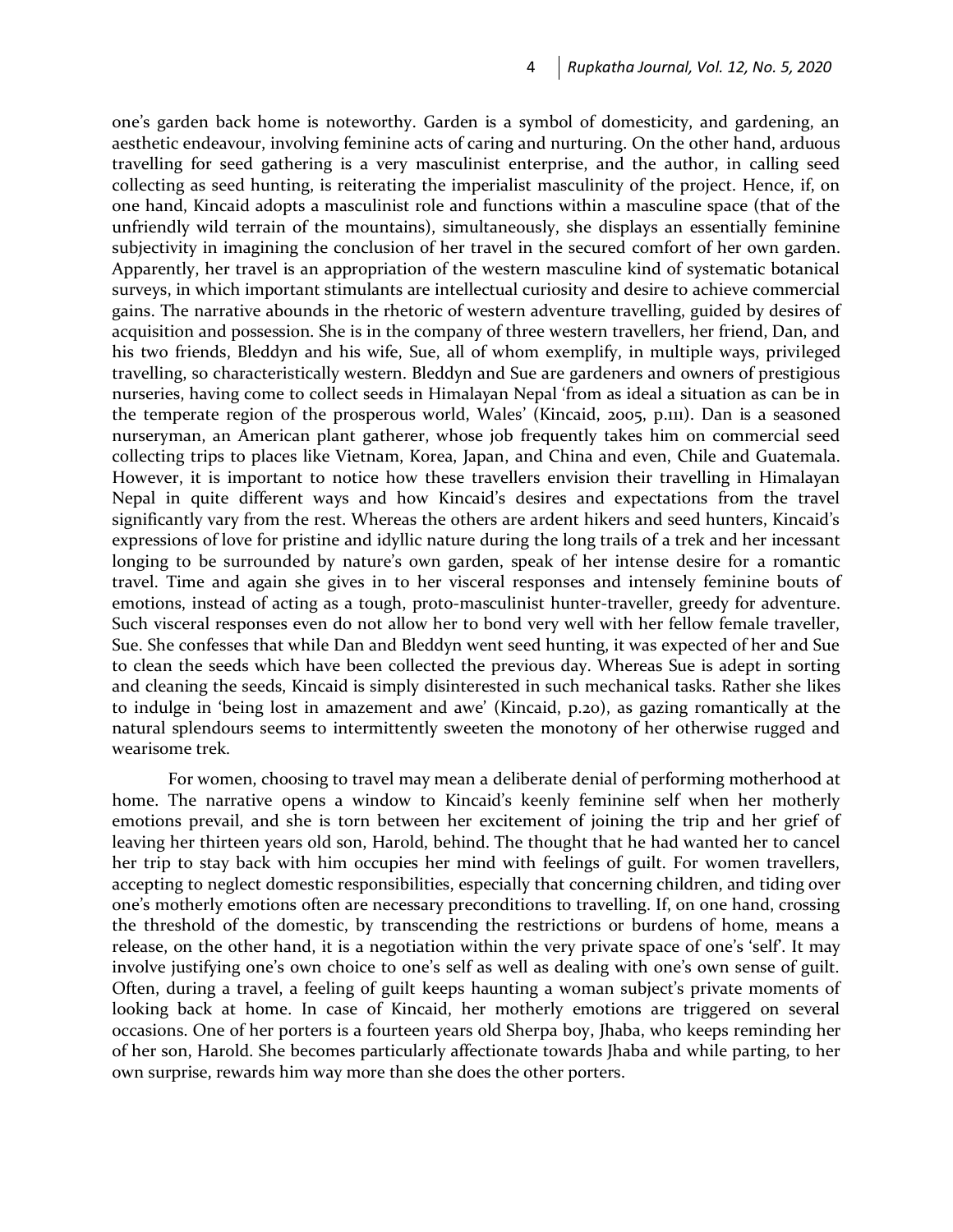Remembering home is a trope commonly used in travel writing. Memory functions as a mediating link between two spaces, one which is the subject's spatio-temporal site of travel, and the other, which the subject has left behind, and originally belongs to – that is the 'home'. In case of Kincaid, memory uses two particular kinds of associations to recall that space which is 'home' – one, her son, Harold, and the other, her own garden in Vermont. It is worthwhile to examine how this going back and forth in time through a function of memory, operates in the narrative. For Kincaid, in the frame of her memory, her garden is a conspicuous presence. She confesses that throughout her travel in Nepal her own garden has never been absent from her mind. She has been all along carrying her home garden within her mental space:

I was making this trip with the garden in mind to begin with; so everything I saw, I thought. How would this look in the garden? This was not the last time that I came to realize that the garden itself was a way of accommodating and making acceptable, comfortable, familiar, the wild, the strange. (Kincaid, p.44)

Her garden in Vermont (which is present in the narrative as a function of her memory) is no less than a reflection of her female self. She finds in her garden a sense of fulfilment which comes through the actions of caring, nurturing and growing. Here, Kincaid's remark that the garden is 'a way of accommodating and making acceptable, comfortable, familiar, the wild, the strange' (Kincaid, p.44) needs to be read as her conception of what gardening is. It is not only a reflection of one's aesthetic sensibility but also the means to create, out of unfamiliarity, vastness and wilderness, something that is manageable, accessible and familiar; in other words, a very feminine way of drawing imaginary contour lines to transform the wild and the unfamiliar into the known and the familiar. Characterized by such essentially female aesthetics, Kincaid's perception and imagination of garden and gardening appear to be fundamentally different from that of her fellow traveller, Dan's.

Thus, although Kincaid aligns herself with her fellow western travellers and shares a common ground with them in their imperialistic seed hunting project, her seed collecting endeavours essentially revolve around the needs of her own garden and are not overtly guided by imperialist tendencies of commercial appropriation and possession, as is the case of the other travellers. She appears genuinely conscious about the appropriating nature of the whole travel and even makes self-reflexive confessions, like, 'Claiming, after all, was the overriding aim of my journey' (Kincaid, p.71). Such underlying ambivalences are unmistakable in the narrative, as she even overtly criticizes the imperialist nature of her own travel. In this regard, Debbie Lisle's observation about contemporary travel writing, in her book *The Global Politics of Contemporary Travel Writing* (2006)<sup>vii</sup>, may be referred to. According to Lisle, contemporary travel writing, even though it apparently embodies notions of cosmopolitanism, foregrounds little more than a continuation of the logic of Empire. The travel writing of the post-colonial era only illusorily abandons the colonial ideas of travelling, by seemingly embracing a globalised world of harmonious order or choosing to ignore imperialist notions of cultural difference. To distinguish between colonial-era travel writing and contemporary travel writing she uses the terms, 'colonial vision' and 'cosmopolitan vision' and argues that 'the cosmopolitan vision is merely a blander mutation of the colonial vision'(Lisle, 2006, p. 5).

In her book, Lisle discusses several contemporary travel writers like Paul Theroux, Bill Bryson, Eric Newby, V.S. Naipaul, Pico Iyer and Gary Younge to reflect on how their texts perpetuate hierarchical global relations by positing the narratorial 'self' at a superior, privileged point at the cost of the 'other', that is, in other words, by constructing an inferior 'other'. In such travel works, the assertion of the difference with the 'other', if, on one hand, is a way of recognising cultural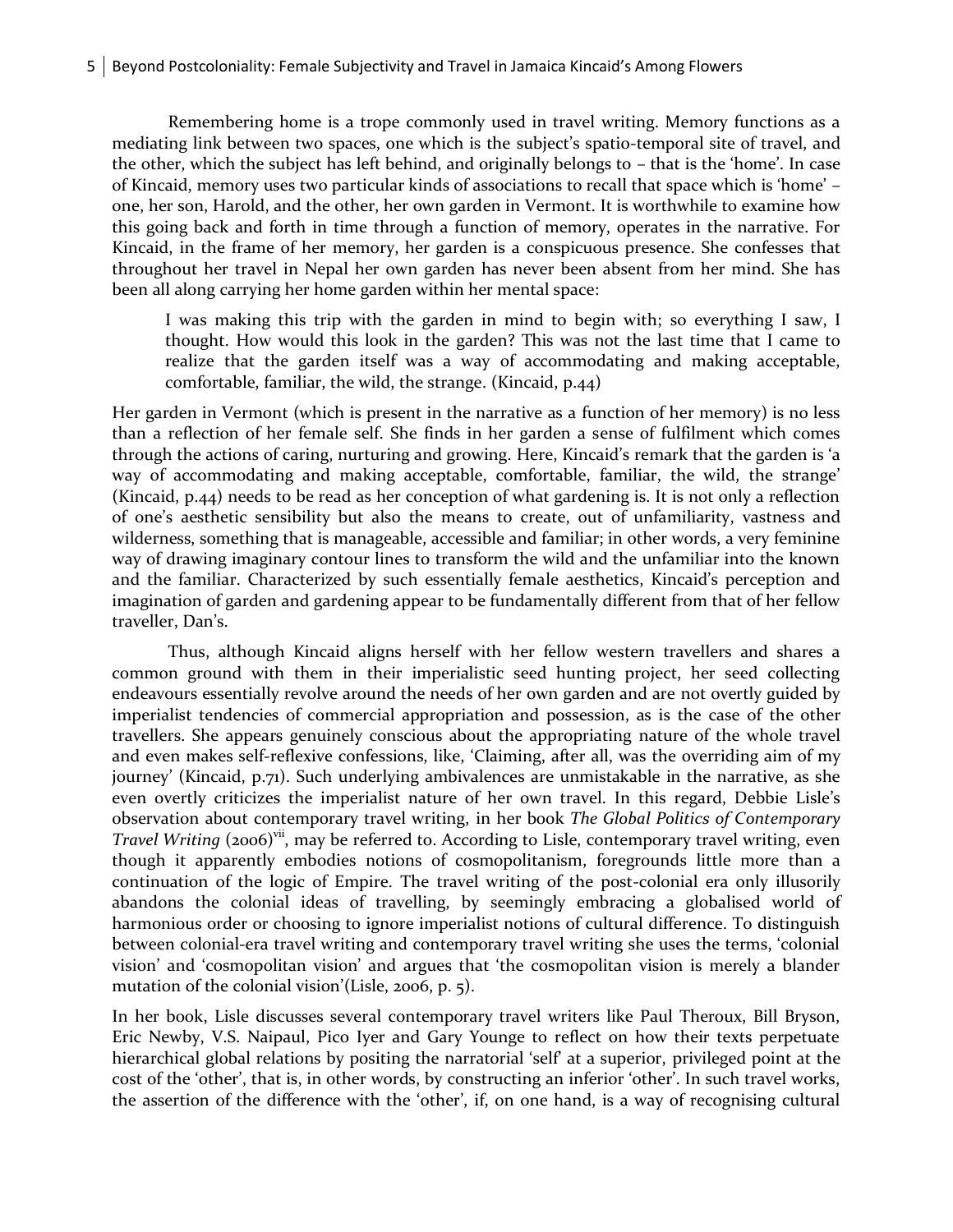difference, in another sense, it is also a means of justifying the notion of superiority of the 'self' over the lower 'other'. Such a sense of hierarchy is certainly implicit in Kincaid's travelogue also.

Furthermore, in case of women's travel writing, as Debbie Lisle observes, the narrator's gendered subject-position influences the identity/difference logic in a certain way. Clearly, as she says:

they don't want to fully adopt the hyper-masculine codes of the genre (for this would mean losing their unique status as 'women in a man's world'), but neither do they want to reverse that gaze and end up in a purely 'personal' tale of emotions, sentimentality and everyday detail (for this would disprove that they are tough enough to be included in the travel writing genre in the first place). (Lisle, 2006, p.123)

In *Among Flowers*, I argue, Kincaid's narrative is not simply a gendered gaze; the feminization of her gaze is a problematized reflection of her ex-colonial past and her hybrid subject-identity. Kincaid is an Antiguan American, whose early days have been spent in the formerly British colony of Antigua, a place with which she shares a unique love-hate relationship. Antigua features in many of her fictional works and most extensively in her non-fictional work, *A Small Place*   $(1988)$ <sup>viii</sup>. Based on Antigua, a tiny Caribbean island, with a history of colonial regime, the essay discusses how, even after decolonization, the place continues to suffer from exploitation by neocolonial forces, especially in the industry of tourism, something for which Kincaid strongly condemns the white European imperialist culture. Her ex-colonial identity and her first-hand knowledge of both the worlds are important determinants in shaping Kincaid's female selfhood in *Among Flowers*. In the travelogue, travelling to Himalayan Nepal becomes, for her, a travelling back in time and memory. It makes her stand face to face with herself and her past. In a particular instance, during her stay in the Thamel district of Kathmandu, she describes a scene through the window of her hotel:

People were bathing, washing their clothes, or filling up utensils with water. Because of my own particular history, every person I saw in this situation seemed familiar to me. But then again, because of my own particular history, every person I saw in the Thamel was familiar also. (Kincaid, p.18)

Interestingly, in her travel, the feeling of familiarity, with the so-called 'backward' worlds, is the cause of her own unease. It becomes a reminder of her personal fragility, the fact that, for her, the sense of 'home' is a divided space. Being an ex-colonial and a diaspora, her selfhood is a formation out of two different and incongruous experiences and her current site of travel is a spatialization of her past. Like most travel writings, the travel book, here, clearly echoes the myths of the Empire and reinstates the notions of geographical hierarchy of places. Debbie Lisle, while discussing the idea of temporalization of spaces, which pins geographical locations along an evolutionary queue of modernity, uses the term 'discourse of nostalgia'<sup>ix</sup>, to refer to those travel writings which take the travellers, most often from privileged and advanced nations, to the socalled undeveloped parts of the globe. Narrated from a position of advantage, such travellerwriters' deliberate choice of 'backward' destinations, according to Lisle, is provoked by their nostalgia for a simplistic past, untouched by the imperial notions of modernity. Kincaid's position, in respect to such kind of travelling, is problematic to determine. In her case, the 'other' (that she encounters in Nepal) is a part of her 'self', which clearly complicates the binary of identity/difference. Far from inducing a romantic nostalgia, her travel reopens her past, evoking unsettling feelings of anxiety and loss, leading her to question her own position as a privileged traveller. Even suffering from an isolation within the group, the experiences of her travel situate her as equally distant from both the worlds – the privileged world of her white friends, Dan, Sue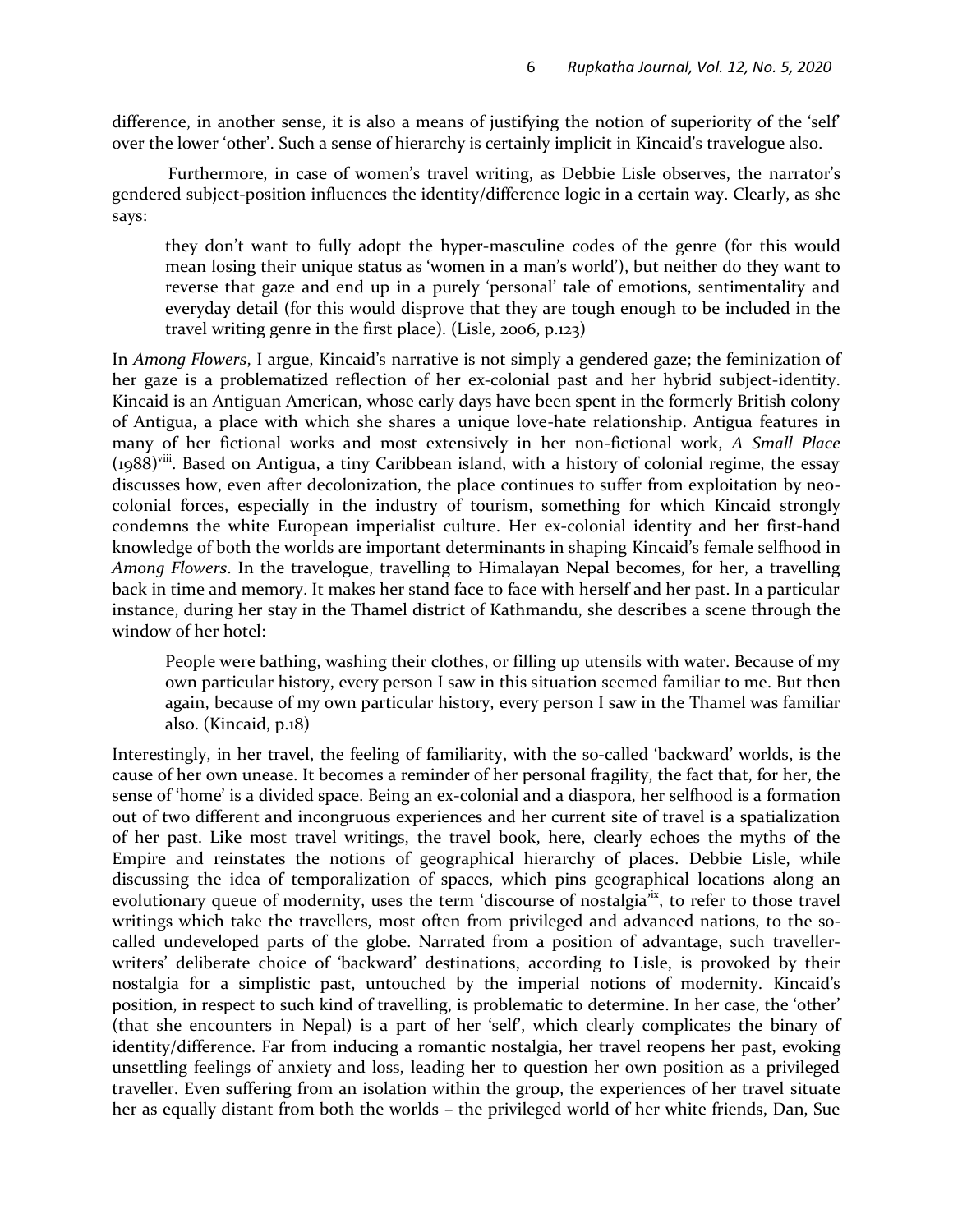and Bleddyn, and the deprived world of the 'other', the porters, the natives and the local villagers. Thus, the self-reflexivity and the ironic ambivalences in the text, if, on one hand, are candid expressions of her femininity, on the other hand, they are manifestations of a colonized past buried in her. She suffers from a keen sense of self-consciousness that, through her travel, she is constantly representing a culture of which she is actually not a part.

The travelogue, thus, resists any single, linear, or monolithic reading. At one level, it reads as personal conundrums of a female traveller, as she wades through her feelings of agony, crisis, and loss, caused by the travel. However, in spite of its self-reflexivity, it will not be fully correct to categorize it simply as a female confessional narrative. Similarly, at another level, it appears as a travel narrative by a post-colonial subject, tacitly perpetuating the colonial legacy; that is, in hearing a colonialist rhetoric within an apparent cosmopolitanism (which Debbie Lisle observes to be an important characteristic of many contemporary travel works). After all, one may argue that she travels as a part of a group of first world travellers, with an irreconcilable difference with the peripheral culture. Though she is sensitive and mindful about the plight of the natives, she is unable to dissociate herself from the cushion comforts of the 'Western' world - the world she is lucky to be part of. But, even then, it is difficult to conclusively tell that all her unsettling feelings solely stem from a buried sense of guilt, as she plays the role of a wealthy patron of a metropolitan culture. In this respect, it is also important to examine how the indigenous people look back at her with particular interest – that is, what role does her racial identity play in the native's reciprocal gaze. In the text, she recounts how she can often guess that the natives are talking amongst themselves about her, 'sometimes it was the colour of my (her) skin, sometimes it was my (her) hairstyle' (Kincaid, p.63). Being familiar with seeing white-skinned people of European descent on such travels, 'they were not used to seeing people like me, someone of African descent,' (Kincaid, p.28), she says. Interestingly, in these ensuing dynamics of 'gaze' and 'reverse gaze', the normative binary of the two worlds are broken. The reverse-gaze of the natives becomes a reminder for her, of her past, her racial identity, and her hybrid subject-position. Probably, a question that arises in her mind is, do they see in her reflections of their own or is she still a part of the 'other' class?

Kincaid's travelogue, thus, articulates a different form of feminism than would commonly be expected from a female travel writing on mountain-hiking. Rather than challenging patriarchy or performing masculinity, her travel is feminized with the characteristic inward gaze of women's travelogues. The self-exploratory feminine quality of the narrative opens up space to lay bare the inherent contradictions in the traveller's own hybrid subject-position and the ambivalences and conscious hypocrisies of her counter-imperialist thoughts. Therefore, arguably, to read it just as a feminist travel account, carrying a female essence and foregrounding female experiences, or to evaluate it against some standard feminist norms of writing would leave numerous strands unexplored in the narrative. Similarly, reading it through the lens of post- colonialism is unduly fitting it into one single theoretical framework when the narrative demands more complex and discursive understanding. Women's travelogues, as a body of writing, are too dense and varied to be viewed uniformly within one coherent theoretical frame. Sara Mills, in her study of women's travel writing titled, *Discourses of Difference* (1991)<sup>x</sup>, commenting on the diversity of ideas within the corpus of women's travel writing, argues that a woman's travelogue can very well be partly feminist and partly masculinist, that is, it can be a feminist narrative intermittently adopting masculinist positions. Pointing out the limitation of viewing women's travel writing in isolation as just feminist texts, she discusses the importance of analysing the wider cultural-political discursive pressures working on women's travel texts, in several different ways to those on men's. Such isolated studies of women's travel writing, as texts informed by only the theoretical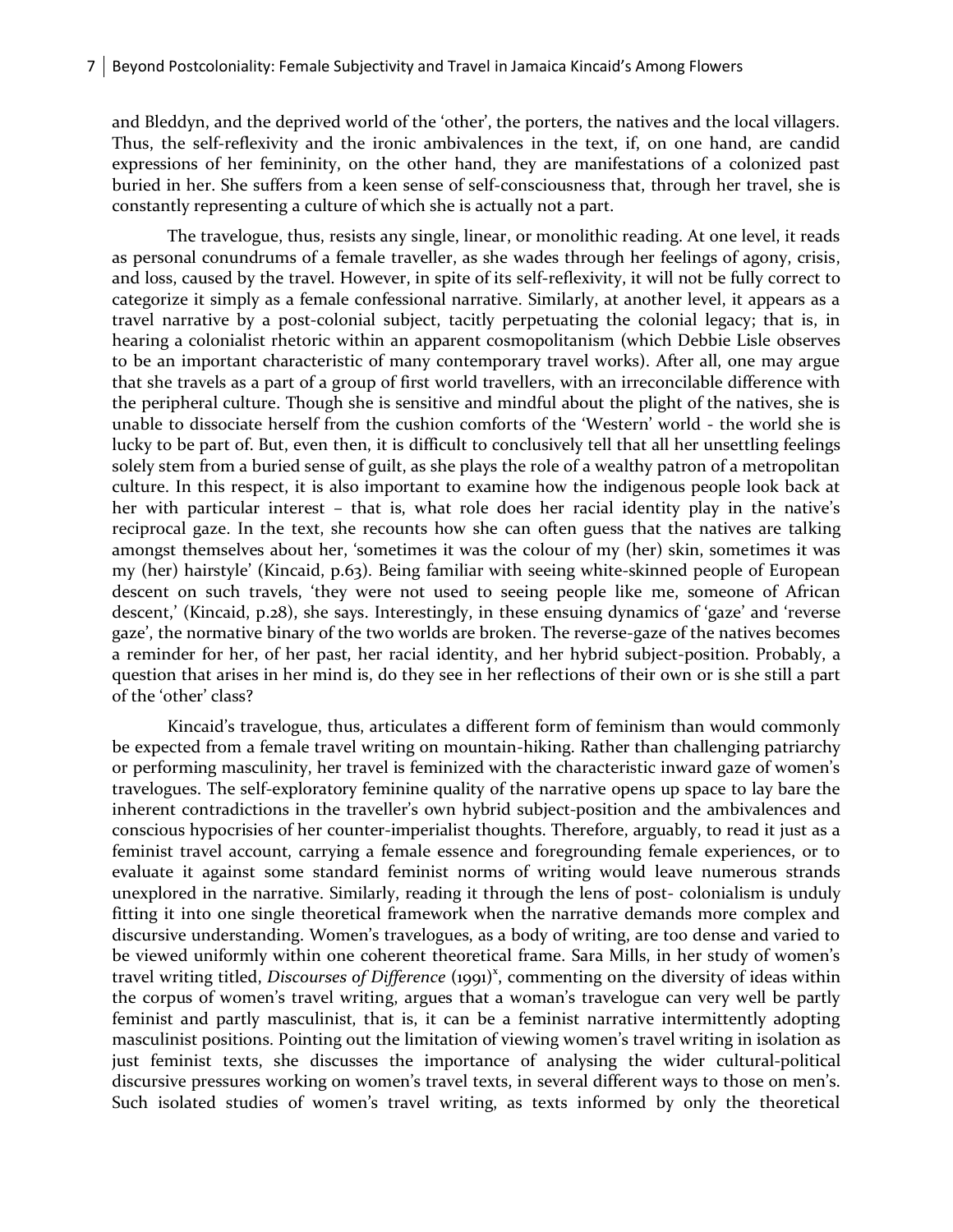framework of feminism, has been described by Patrick Holland and Graham Huggan as 'essentializing women's travel writing' (Holland and Huggan, 2000, p.113) $xi$ . Exposing the limitation of such studies, both Sara Mills and Patrick Holland and Graham Huggan have, therefore, concluded that women's travelogues can be in parts proto-feminist and in parts antifeminist; they may display, at the same time, colonial as well as anti-colonial attitudes. In the frame of these critical arguments, the inherent ambivalences in Kincaid's subject-position in *Among Flowers* and the narrative's characteristic genderfluidity become important considerations in understanding how the text addresses the theoretical discourses of postcoloniality and feminism.

# **Endnotes**

 $\overline{a}$ 

i Said, Edward. *Orientalism*. New York: Pantheon Books, 1978.

iiHulme, Peter. *Colonial Encounters: Europe and the Native Caribbean, 1492 – 1797*. London: Metheun, 1986. p. 2

iiiPratt. Mary Louise. *Imperial Eyes: Travel Writing and Transculturation*. London: Routledge, 1992.

ivKincaid, Jamaica. *Among Flowers. A Walk in the Himalaya*. USA: National Geographic Society, 2005. All the quotes from the text are from this edition.

v Kincaid, Jamaica. *My Garden (Book):*Farrar, Straus, and Giroux, 2001, first published in 1999. It is an essaycollection by Kincaid based on her gardening columns in New Yorker and other magazines like *Architectural Digest* and *Travel and Leisure.*

viPecic, Zoran, "Floral Diaspora in Jamaica Kincaid's Travel Writing" *in Postcolonial Travel Writing. Critical Explorations*. Eds.: Justin D. Edwards and Rune Graulund. UK: Palgrave Macmillan, 2011. pp 138 – 155.

viiLisle, Debbie. *The Global Politics of Contemporary Travel Writing*. Cambridge: Cambridge University Press, 2006.

viiiKincaid, Jamaica. *A Small Place.* Farrar, Straus, and Giroux, 2000, first published in 1988. It is a nonfictional prose based on Kincaid's growing up in Antigua. It contains her strong critique of the Antiguan government and her analysis of the problems that Antigua currently faces a former British colony, especially in the sector of tourism.

ixLisle, Debbie. *The Global Politics of Contemporary Travel Writing*. Cambridge: Cambridge University Press, 2006. pp. 203 – 259.

<sup>x</sup>Mills, Sara.*Discourses of Difference. An analysis of women's travel writing and colonialism*. London and New York: Routledge, 1991.

xiHolland, Patrick and Huggan, Graham. *Tourists with Typewriters. Critical Reflections on Contemporary Travel Writing*. Ann Arbor: The University of Michigan Press, 2000.

### **References**

Holland, Patrick and Huggan, Graham (2000). *Tourists with Typewriters. Critical Reflections on Contemporary Travel Writing*. Ann Arbor: The University of Michigan Press.

Hulme, Peter (1986).*Colonial Encounters: Europe and the Native Caribbean, 1492 - 1797. London: Metheun.* 

Kincaid, Jamaica (2005). *Among Flowers: A Walk in the Himalaya*. USA: National Geographic Society.